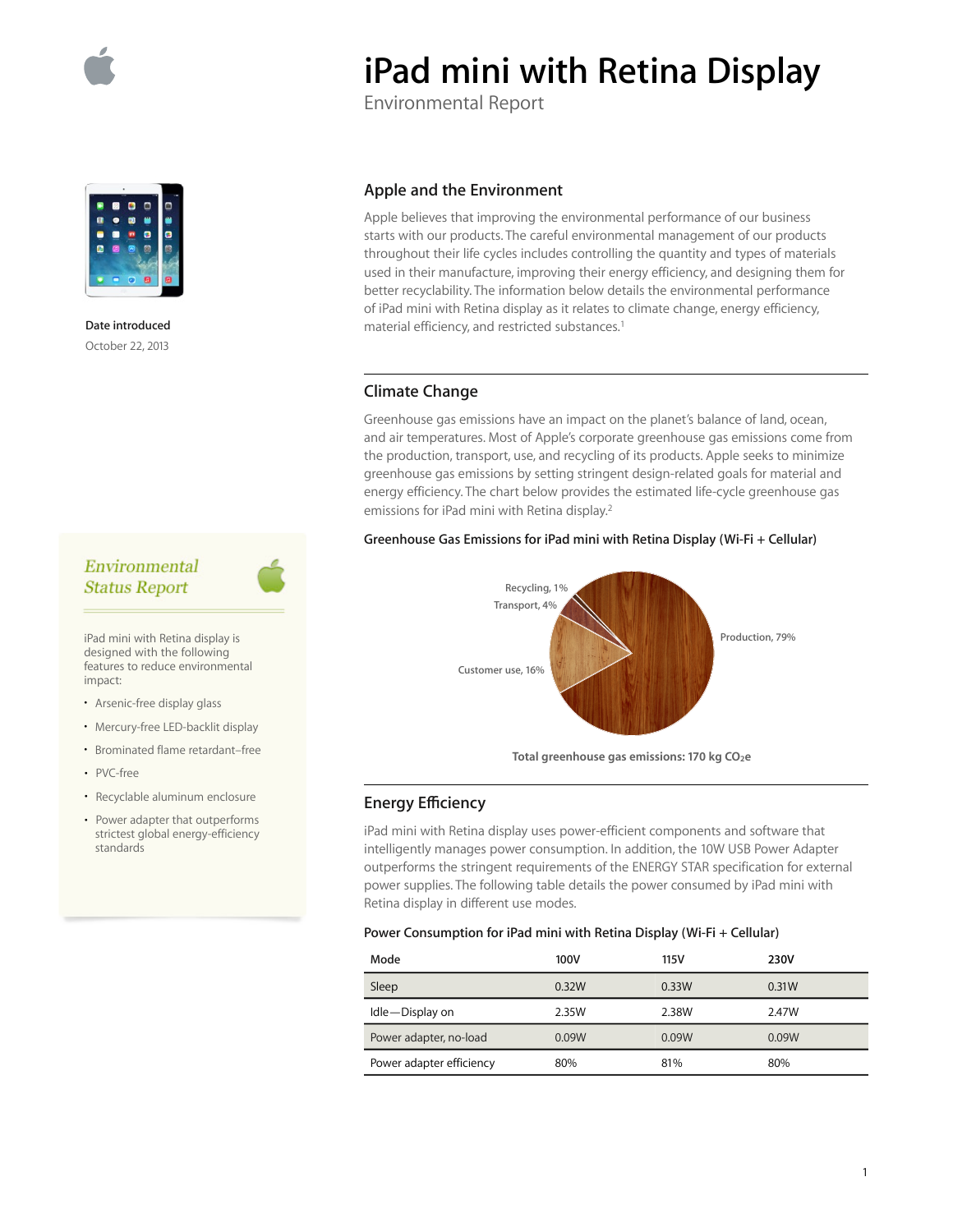

At only 2.47W in idle with the display on, iPad mini with Retina display is extremely energy efficient. To put that in perspective, it takes more than five of these devices in idle with the display on to equal the power consumed by a single 13W compact fluorescent lightbulb.

# **Material E∑ciency**

Apple's ultracompact product and packaging designs lead the industry in material efficiency. Reducing the material footprint of a product helps maximize shipping efficiency. It also helps reduce the energy consumed during production, and material waste generated at the end of the product's life. iPad mini with Retina display is made of aluminum and other materials highly desired by recyclers. The chart below details the materials used for iPad mini with Retina display.

#### **Material Use for iPad mini with Retina Display (Wi-Fi + Cellular)**



#### • Free of lead, cadmium, and mercury

• Lithium-ion polymer, 24.3 Whr

**Battery chemistry** 



Retail packaging for iPad mini with Retina display uses a minimum of 38 percent post-consumer recycled content.

#### **Packaging**

The packaging for iPad mini with Retina display is highly recyclable. It uses corrugated cardboard made from a minimum of 38 percent post-consumer recycled content, and molded fiber made entirely from recycled content. The following table details the materials used in the packaging of iPad mini with Retina display.

#### **Packaging Breakdown for iPad mini with Retina Display (U.S. Configurations)**

| Material                        | Retail box | Retail and<br>shipping box |
|---------------------------------|------------|----------------------------|
| Paper (corrugate, molded fiber) | 125q       | 266q                       |
| High-impact polystyrene         | 45q        | 45a                        |
| Other plastics                  | 7q         | 7g                         |

### **Restricted Substances**

Apple has long taken a leadership role in restricting harmful substances from its products and packaging. As part of this strategy, all Apple products comply with the strict European Directive on the Restriction of the Use of Certain Hazardous Substances in Electrical and Electronic Equipment, also known as the RoHS Directive. Examples of materials restricted by RoHS include lead, mercury, cadmium, hexavalent chromium, and the brominated flame retardants (BFRs) PBB and PBDE. iPad mini with Retina display goes even further than the requirements of the RoHS Directive by incorporating the following more aggressive restrictions:

- Arsenic-free display glass
- Mercury-free LED-backlit display
- BFR-free
- PVC-free